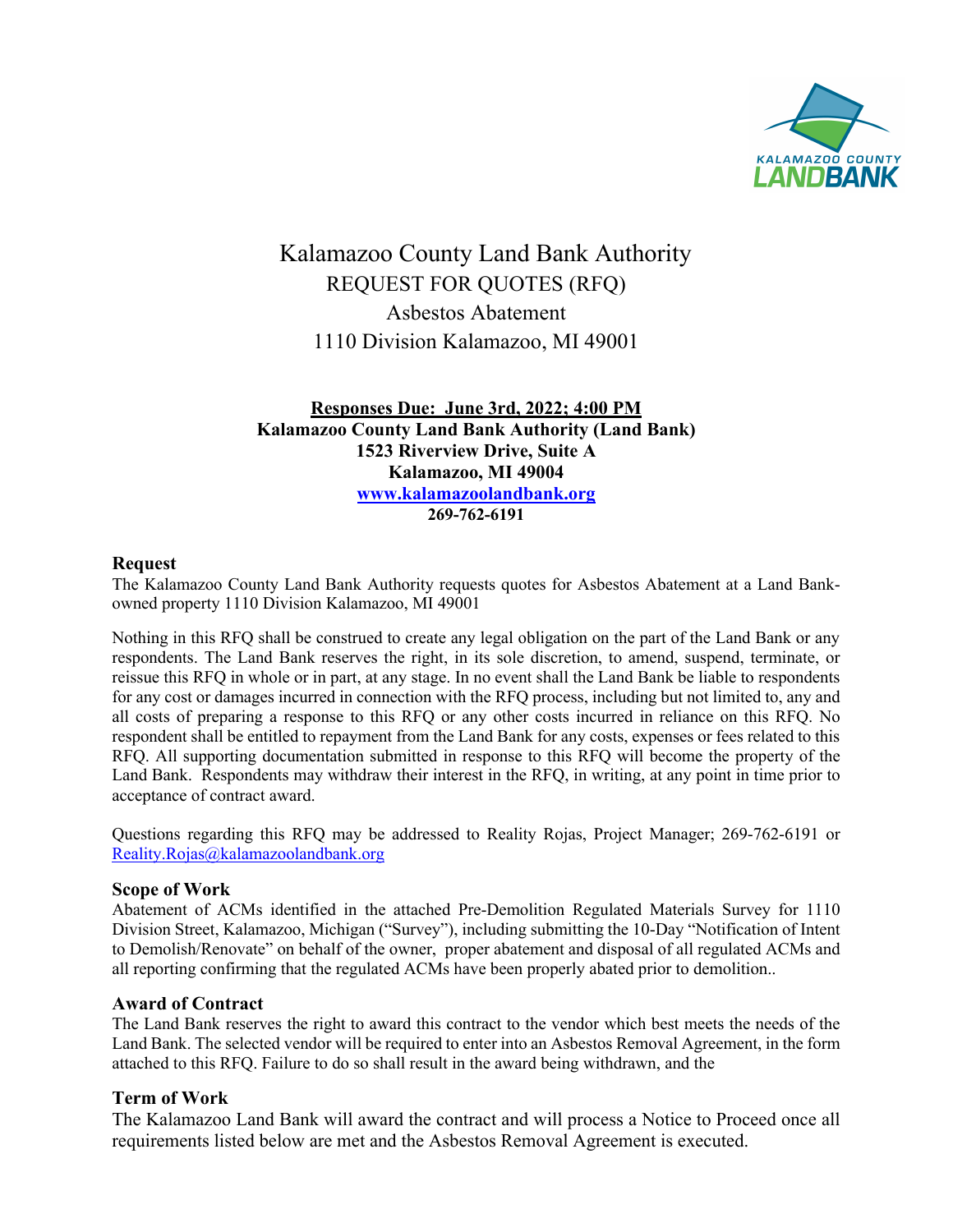## **Submittal Requirements**

Please provide the following in the Quote:

- 1. Pricing schedule using form provided in this RFQ with a "not to exceed" amount for the Abatement of regulated ACMs identified in the attached Survey, including any contingency or form of Change Order for additional regulated ACMs identified during the Abatement.
- 2. Evidence of current liability and Michigan Workers Compensation Insurance. Liability insurance must meet the minimum requirements of the Land Bank's purchasing policies to be considered for award.
- 3. Evidence of current licenses, certificates and accreditations as required by MIOSHA for abatement of ACMs.
- 4. Certificate of Good Standing issued by LARA within the past thirty (30) days.

# **KALAMAZOO COUNTY LAND BANK AUTHORITY PROPOSED SERVICES & PRICING SCHEDULE**

(Please provide total price here and attach separate sheet with details, specifications, and clarifications.)

o Asbestos Abatement of 1110 Division \$\_\_\_\_\_\_\_\_\_\_\_\_\_

 $\mathcal{L}_\text{max}$  , and the set of the set of the set of the set of the set of the set of the set of the set of the set of the set of the set of the set of the set of the set of the set of the set of the set of the set of the  *Company Name*

*Authorized Signature of Vendor*

*Printed Name & Position Title*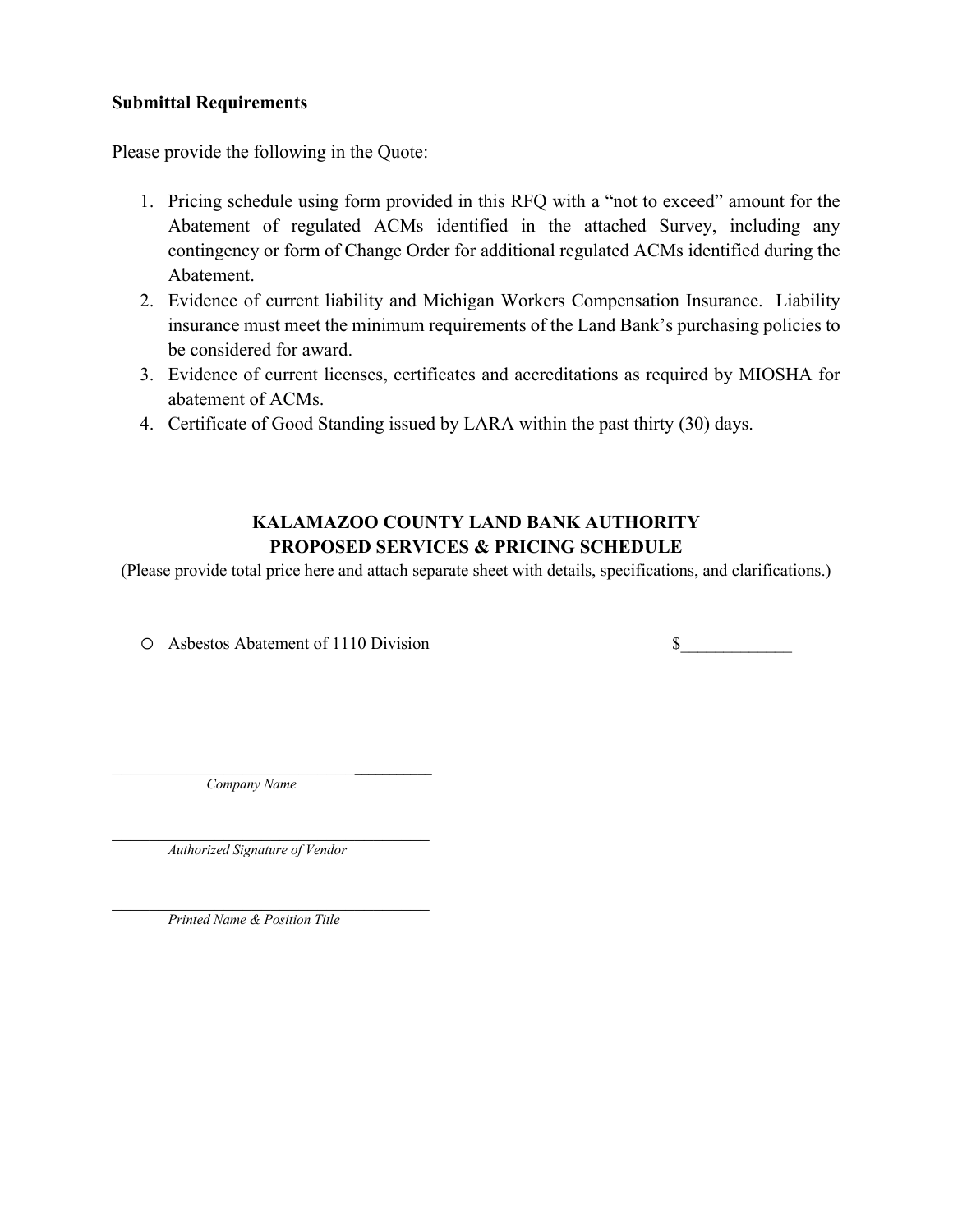#### **FORM OF ASBESTOS REMOVAL AGREEMENT**

#### ASBESTOS REMOVAL AGREEMENT

THIS ASBESTOS REMOVAL AGREEMENT ("**Agreement**") is made as of June \_\_\_\_, 2022, by and between  $\qquad \qquad$ , a Michigan [corporation/llc/partnership], whose main office is at \_\_\_\_\_\_\_\_\_\_\_\_\_\_\_\_\_\_\_\_\_\_\_\_\_\_\_ ("**Asbestos Contractor**"), and the Kalamazoo County Land Bank, a Michigan municipal corporation, whose main office is at 1523 Riverview, Kalamazoo, Michigan, 49004 ("**Owner**"). Owner and Asbestos Contractor are each individually referred to as a "**Party**" and collectively as the "**Parties**."

#### **Preliminary Statement**

A. Owner owns the property located at the state of the Shamazoo, Kalamazoo, Kalamazoo County, Michigan ("**Property**").

B. Owner desires to engage Asbestos Contractor, and Asbestos Contractor desires to accept the engagement, to perform asbestos removal services to fully and properly remove, abate and dispose of all asbestos-containing materials ("ACMs") on the Property in accordance with the terms of this Agreement and all applicable laws.

#### **Agreement**

In consideration of the mutual covenants contained in this Agreement, the Parties agree as follows:

#### 1. **General Scope of Services**.

1.1 Owner and Asbestos Contractor acknowledge and agree that the project ("**Project**") consists of the full and proper abatement, removal and disposal of ACMs from of the buildings and all other improvements on the Property and the removal of all resulting debris arising from the removal from the Property and associated clean up thereof of the Property, as is more particularly described on **Exhibit A** attached to this Agreement ("**Work**"). The Work that is the subject of this Agreement includes the full and proper removal, abatement and disposal of ACMs prior to demolition of the building and improvements on the Property. For the avoidance of doubt, the Owner makes no representations or warranties regarding the ACM condition at the Property to Asbestos Contractor. No additional destructive testing of the Property is permitted except with Owner's prior written consent, which consent may be withheld in its sole discretion.

1.2 Asbestos Contractor accepts a relationship of trust and confidence in favor of Owner and covenants with Owner to, at a minimum, perform the Work in good faith and in a manner consistent with Section 6.2 below. Asbestos Contractor recognizes there is a specific level of care required under these urban site construction conditions with respect to safety, protection of the public, construction means and methods, cleanliness of the site, health and other applicable laws, and protection of existing utilities, adjacent streets, and property. Owner assumes no responsibility or liability for the physical condition or safety of the Work and the Property and there shall be no change in the Contract Sum (as defined below) or in the Asbestos Removal Schedule (as defined below) due to Asbestos Contractor's or Subcontractor's (as defined below) failure to comply with the provisions of this Section.

1.3 Asbestos Contractor shall, and shall cause its Subcontractors (if any) to, perform the Work in accordance with good and sound practices within the construction industry, generally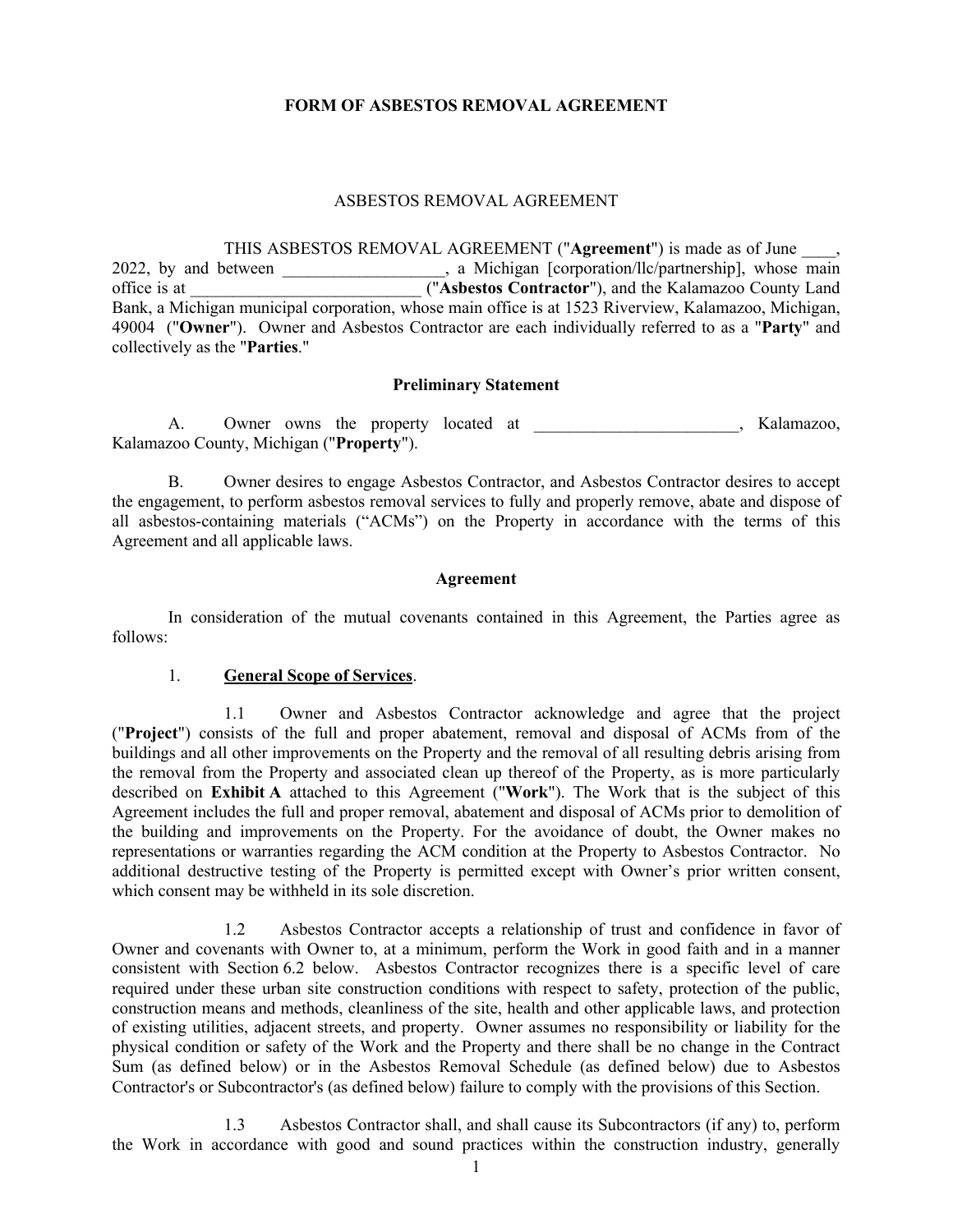prevailing and accepted industry standards applicable to the Work, and requirements of all applicable laws, rules, regulations, codes and ordinances ("**applicable laws**").

1.4 Asbestos Contractor has examined the condition of the Property where the Work will be performed (including verification of field conditions and utility locations), become familiar with local conditions, investigated the nature, locality and site of the Project and the conditions in which the Work is to be performed and has all information it needs, all of which has allowed Asbestos Contractor to establish the Asbestos Removal Schedule and the Contract Sum. Asbestos Contractor is not relying upon any opinions or representations of Owner or any of Owner's agents, representatives or consultants. Asbestos Contractor has required, or will require, all Subcontractors to perform the same examination for the portion of the Work they will be performing, and has entered into this Agreement on the basis of its own investigations and those of its Subcontractors. If Asbestos Contractor reasonably requires any additional information regarding any concealed condition of the Project that is unusual and unanticipatable regarding the conditions of the Project after performing its obligations under this Section, Asbestos Contractor must request this information from Owner promptly after the execution of this Agreement so as to avoid any delay in the timely progress of the Project.

1.5 Asbestos Contractor recognizes that any information provided by the Owner, including but not limited to any professional reports, such as a surveyor, architect, or other consultant, shall not be considered to be a representation or warranty by Owner of such report's accuracy or completeness. The Asbestos Contractor and its Subcontractors must carefully examine all reports and other information furnished by or through Owner for completeness and accuracy.

1.6 In accordance with the Asbestos Removal Schedule, Asbestos Contractor shall fully execute the Work, including, but not limited to, the ACM removal, removal of all debris or waste generated during such removal (whether or not it contains ACMs) and clean-up of the Property and any other services required by this Agreement, which shall further include all labor, supervision, materials, equipment, and services provided or to be provided by Asbestos Contractor to fulfill its obligations, and to perform any additional services not specifically described in the Work if such services are consistent with this Agreement.

## 2. **Project Managers; Consultant**.

2.1 Owner hereby designates the following person who will serve as Asbestos Contractor's point of contact and who is the only authorized representative to make decisions and provide instructions on behalf of Owner with respect to the day-to-day operations of the Project and performance of the Work:  $[NAME]$  (tel: email: ) ("**Owner's Project Manager**"). No other person shall be authorized on behalf of Owner to execute a Change Order (as defined below) or Change Directive (as defined below). Owner's Project Manager is not authorized to execute Change Orders or Change Directives without express written approval from Owner's governing body, or its representative.

2.2 Asbestos Contractor hereby designates the following person who will serve as the Asbestos Contractor's project representative and who is authorized to make decisions and provide instructions on behalf of the Asbestos Contractor with respect to the day-to-day operations of the Project and performance of the Work: :  $[NAME]$  (tel: email: email: \_\_\_\_\_\_\_\_\_\_\_\_\_\_\_\_\_) ("**Asbestos Contractor's Project Manager**").

2.3 Owner may engage consultants to provide certain services, including, without limitation, to serve as a consultant to Owner on this Project. Asbestos Contractor agrees that it shall cooperate with such consultants on this Project, coordinate its Work by and through such consultants, and include such consultants in all communications to Owner, unless Owner directs otherwise.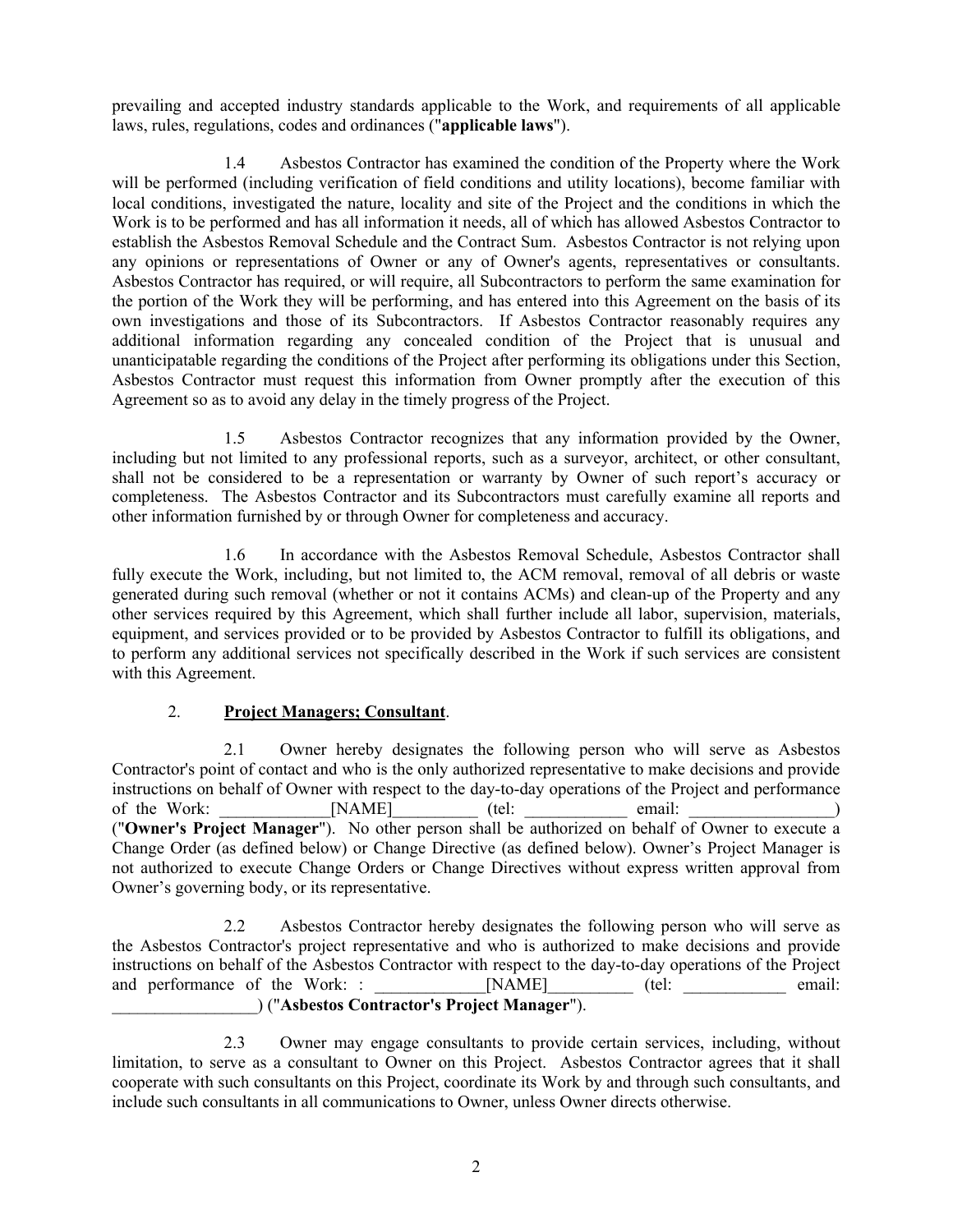#### 3. **Time for Completion**.

3.1 Work shall commence no later than \_\_\_\_\_\_\_\_\_\_\_,2022 and the Asbestos Contractor shall achieve completion (as defined below) no later than \_\_\_\_\_\_\_\_\_\_\_, 2022 ("**Asbestos Removal Schedule**"). The Asbestos Contractor shall provide Owner with weekly written updates (or more often if good construction practice dictates) on the progress of the Project indicating completed activities and any changes in sequencing or activity duration to meet the Asbestos Removal Schedule. The Asbestos Removal Schedule may not be revised without Owner's written approval.

3.2 Asbestos Contractor may, at its sole discretion, record a Notice of Commencement signed by Owner to provide the notice of the Work on the Property. Owner shall have the right to record a termination of such Notices of Commencement upon any of the following: (1) once the Work is completed; (2) this Agreement is terminated; or (3) if requested or required by Owner's lender. Asbestos Contractor grants Owner a limited power of attorney to execute and record such termination of the Notices of Commencement in accordance with the terms of this Agreement.

3.3 The Project shall be deemed to have achieved "**Completion**" when all Work is fully completed, all of the debris generated from the Work has been removed from the Property and properly disposed, and all other conditions precedent to final payment under this Agreement have been satisfied.

3.4 The Completion date shall not be extended except (i) when mutually agreed upon by Owner and Asbestos Contractor, or (ii) for reasonable periods of time resulting from delays caused by unusual and unanticipatable weather conditions, fire or other casualty, pandemic (including but not limited to COVID-19 or similar virus) and acts or omissions of Owner, its agents, employees or consultants that directly and materially causes a delay in Asbestos Contractor's Work; provided Asbestos Contractor notifies Owner of the delay and the impact to the Asbestos Removal Schedule within three (3) business days of the occurrence of the event causing the delay.

## 4. **Contract Price.**

Subject to the conditions below, Owner shall pay the Asbestos Contractor for its proper performance of the Work a stipulated sum of  $\qquad \qquad$  Dollars (\$ ("**Contract Sum**"). The Contract Sum shall include all costs to fully complete the Work and the Project as required by this Agreement, including, but not limited to: (a) The cost of any additional site investigations that may be required to complete the Work at Property; (b) The cost of all materials, equipment (including equipment rentals), utilities, taxes, transportation and disposal costs (including all tipping or other fees); (c) All governmental costs and fees, including notifications, permits, inspections, bonds, insurance or other governmental or municipal requirements; (d) The cost of all bonds; (e) All fees for inspections and certifications required of the Work; (f) All reimbursable costs (e.g., telephone, reproduction, utilities and travel costs); (g) All labor and employment costs, including all overtime and fringe benefits; (h) All profit and overhead, including all costs to maintain insurance, administrative offices, and similar costs; and (i) All cleanup costs. The Contract Sum shall not be changed, subject only to additions and deductions authorized by Owner, in its sole discretion, pursuant to a Change Order or Change Directive. Any costs for the Work in excess of the Contract Sum shall be paid by the Asbestos Contractor without reimbursement by Owner. The Owner shall pay twenty percent (20%) of the Contract Sum prior to the commencement of the Work.

5. **Final Payment**. The balance of the Contract Sum, subject to the conditions in Section 3.4, shall be paid by Owner within thirty (30) days after Completion, including, without limitation, completion of the Project as provided in Section 3 above and delivery to Owner of unconditional lien waivers for all services performed by Asbestos Contractor and Asbestos Contractor's Agents. Before making any payment, Asbestos Contractor shall prepare and submit to Owner: (i) an itemized application for payment showing in detail all costs incurred by Asbestos Contractor in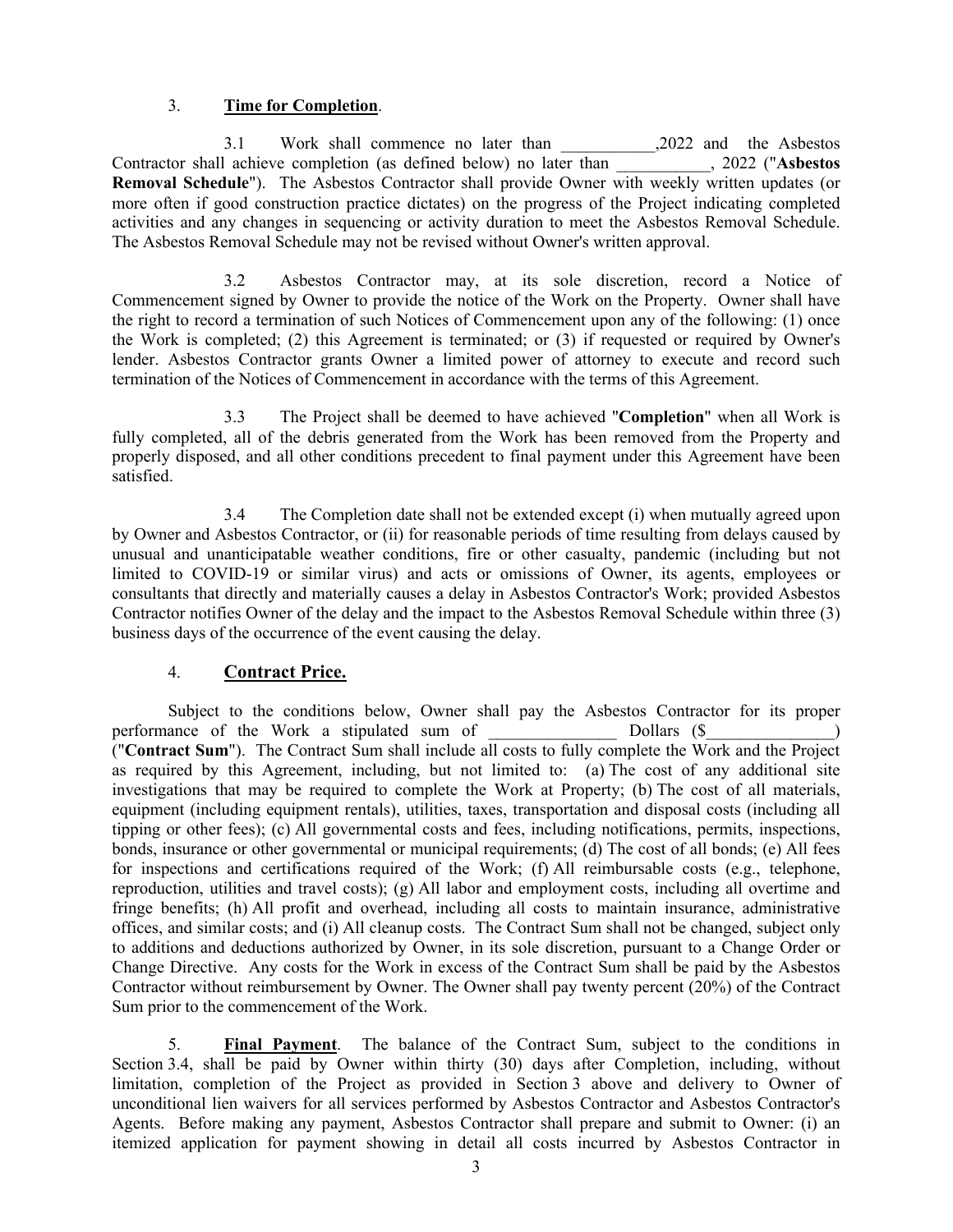connection with the Work; (ii) a description of the Work that has been fully completed in accordance with this Agreement so that Owner can verify such Work (either independently or by its architect or other consultant(s)); and (iii) fully-executed waivers of liens and sworn statements of Asbestos Contractor and any or all of its Subcontractors, suppliers, materialmen, laborers, or others working by or through them on the Project, including, without limitation, their employees and agents ("**Asbestos Contractor's Agents**"). However, Asbestos Contractor shall only be required to provide lien waivers for amounts disbursed for the period up to and including the prior month's progress payment.

#### 6. **Subcontractors; Project Management**.

6.1 Asbestos Contractor may self-perform the Work and supply equipment, materials and supplies for the Project. Such services, equipment, materials and supplies for the Work may instead be supplied by or through subcontractors ("**Subcontractors**") under separate written subcontracts with Asbestos Contractor ("**Subcontracts**"). All Subcontractors and Subcontracts shall be subject to the approval of Owner, which approval shall not be unreasonably withheld. Copies of all signed Subcontracts shall be delivered to Owner prior to commencement of the portion of the Work subject to the Subcontract. In addition, all Subcontracts shall designate Owner as a third party beneficiary who is entitled to enforce any and all terms of the Subcontracts upon the neglect or failure of Asbestos Contractor to do so, freely permit an assignment of the Subcontract upon a termination of the Asbestos Contractor under this Agreement, mandate joinder of the Subcontractor in any dispute between Owner and Asbestos Contractor if so requested by a Party, and cause all Subcontractors to comply with the terms of this Agreement, including, without limitation, the insurance, indemnification and audit requirements.

6.2 Asbestos Contractor agrees that it will perform the Work and all services related thereto under this Agreement (including, without limitation, that it will manage, coordinate and supervise the activities under the Subcontracts) consistent with the standard of care that other similarly situated Asbestos Contractors of similar reputation, experience, and skills would perform and according to standards of professional conduct and good industry practice. Asbestos Contractor shall endeavor to cause the Work to take place in the most economical and expeditious manner and in a manner which is consistent with the terms and conditions of this Agreement and to the satisfaction of Owner. Asbestos Contractor shall be solely responsible for construction means, methods, techniques, sequences or procedures used by it and its Asbestos Contractor's Agents, including the Subcontractors, in performance of the Subcontracts and shall be responsible to Owner for the failure of any Asbestos Contractor's Agent in its performance.

## 7. **Changes in Project; Work by Owner**.

7.1 During the course of the Work, Owner or Asbestos Contractor may request changes in the Work at any time prior to the date of Completion ("**Change Order**"), but Asbestos Contractor's consent shall not be unreasonably withheld. Asbestos Contractor shall not perform, and shall not be obligated to perform, any changes in the Work unless and until Owner (through Owner's Project Manager) and Asbestos Contractor agree in writing to such changes, and any necessary extension of the Asbestos Removal Schedule and adjustment in the Contract Sum. Asbestos Contractor shall not have the right to authorize minor deviations in the Work.

7.2 Owner may, without invalidating this Agreement, unilaterally order changes in the Work at any time prior to the date of Completion. If Asbestos Contractor does not agree to issue a Change Order, Owner may issue a Change Directive ("**Change Directive**"). If the Change Directive changes the Work for which an adjustment in the Contract Sum is warranted, the adjustment shall be based on Owner's and Asbestos Contractor's agreement of a lump sum cost or some other formula mutually agreed upon by the Parties. If there is no mutual agreement between the Parties, the Contract Sum shall be adjusted based the actual cost of the services incurred or no longer required, as applicable, plus the applicable fee for the cost of such services added or deleted, as Owner shall set forth in the Change Directive. In addition, unless otherwise agreed between the Parties, reasonable adjustments may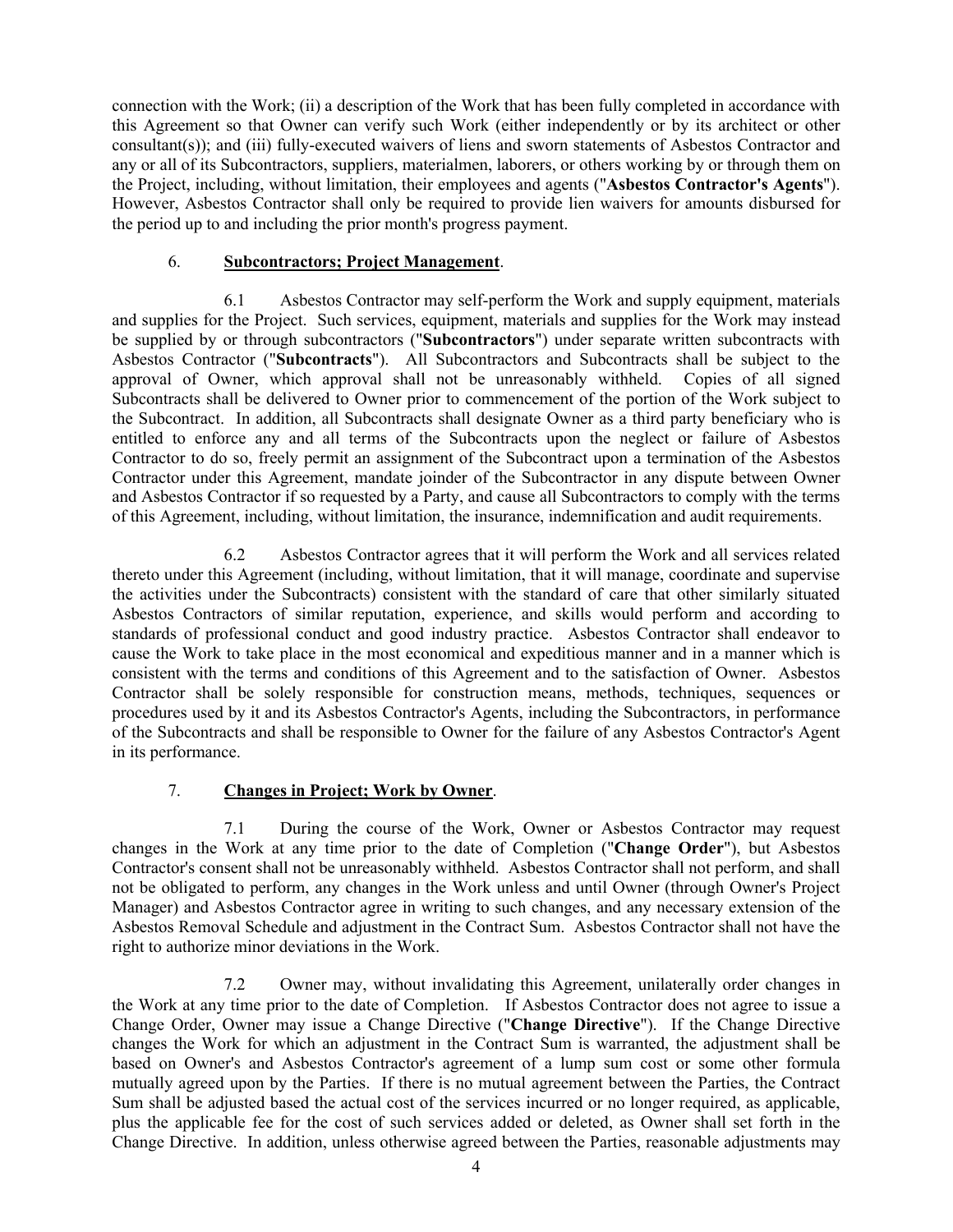need to be made in the Asbestos Removal Schedule based on the Change Directive. If Owner and Asbestos Contractor subsequently reach full agreement on the subject matter of the Change Directive, it shall be converted into a Change Order.

#### 8. **Insurance; Indemnity**.

8.1 Asbestos Contractor shall procure and keep in effect during the period in which it performs any Work on or for the Project commercial general liability and property damage insurance with respect to the Project and Asbestos Contractor's use and occupancy thereof, protecting Owner and Asbestos Contractor from all causes, including their own negligence, naming Owner and its consultants as additional insured parties and having minimum limits of liability as provided in **Exhibit B** attached to this Agreement ("**Insurance Requirements**"). Asbestos Contractor also agrees to carry employer's liability insurance, and workers' disability compensation insurance, in such amounts as set forth in an Acord Certificate to be set forth in **Exhibit B,** and which is acceptable to Owner in its own discretion. Asbestos Contractor shall be responsible at its sole expense to pay any deductibles or self-insured retention. All insurance obtained by Asbestos Contractor shall be obtained from reputable companies in good standing under the laws of the State of Michigan, and all liability policies shall contain clauses that the insurer will not cancel or change the insurance without first giving Owner fifteen (15) calendar days' prior written notice. Asbestos Contractor shall comply with all terms, conditions and agreements contained in all such policies. If Asbestos Contractor fails to obtain any insurance required by this Section, Owner, at its option, may obtain the same for Asbestos Contractor and deduct the cost thereof from any payments to be made by Owner under this Agreement. Certificates of insurance fully-executed and the additional insured endorsement, and, if requested by Owner, certified copies of policies of insurance acceptable to Owner evidencing the required insurance policies, minimum coverages, and other required insurance details in this Agreement shall be filed with Owner within ten (10) business days after the execution of this Agreement and prior to the commencement of any Work. The Asbestos Contractor's insurance is primary to any insurance maintained by Owner, as Owner's insurance is considered excess, contingent and non-contributory. The amount of the Asbestos Contractor's and Subcontractors' insurer's liability under its respective insurance policy shall not be reduced by the existence of such other insurance carried by Owner. With respect to the Asbestos Contractor's liability policies, they shall provide for cross-liability or severability of interest clause. Each policy of Asbestos Contractor (except employer's liability and workers' compensation) shall include a waiver of subrogation and Asbestos Contractor hereby waives all rights against Owner and its representatives for damages caused by fire or other causes of loss to the extent covered or required herein to be covered by insurance.

8.2 Asbestos Contractor shall indemnify, defend and hold Owner and its representatives and any of its employees, servants, and agents harmless from and against any and all losses, claims, damages, demands, suits, costs, fees, expenses and liabilities (including reasonable attorneys' fees) for bodily injury, sickness, disease (including death resulting therefrom) to any person or damage to or destruction of any property, including loss of use of property, arising from or relating to the actual or alleged acts or omissions, negligent or otherwise, of Asbestos Contractor and/or its Asbestos Contractor's Agents, in the performance or non-performance of its duties under this Agreement or breach of this Agreement, except to the extent caused by the negligence of agents or employees of Owner. If any person asserts a lien against Owner's Property as a result of services procured by, through, or at the direction of Asbestos Contractor, or its Asbestos Contractor's Agents, the Asbestos Contractor shall defend, indemnify, and hold Owner and its representatives harmless from all damages, liability, losses, and costs, including actual attorney fees.

9. **Licenses, Permits, and Approvals**. Asbestos Contractor shall be solely responsible for securing and maintaining all licenses, permits and approvals, and make any notifications, as are necessary for the completion of the Work as soon as reasonably possible and in accordance with the Project Schedule. Asbestos Contractor further represents and warrants that the Asbestos Contractor and all employees have received, and are in good standing with, all training, certifications and licensing required to perform the Work, and shall provide copies of same prior to commencement of the Work.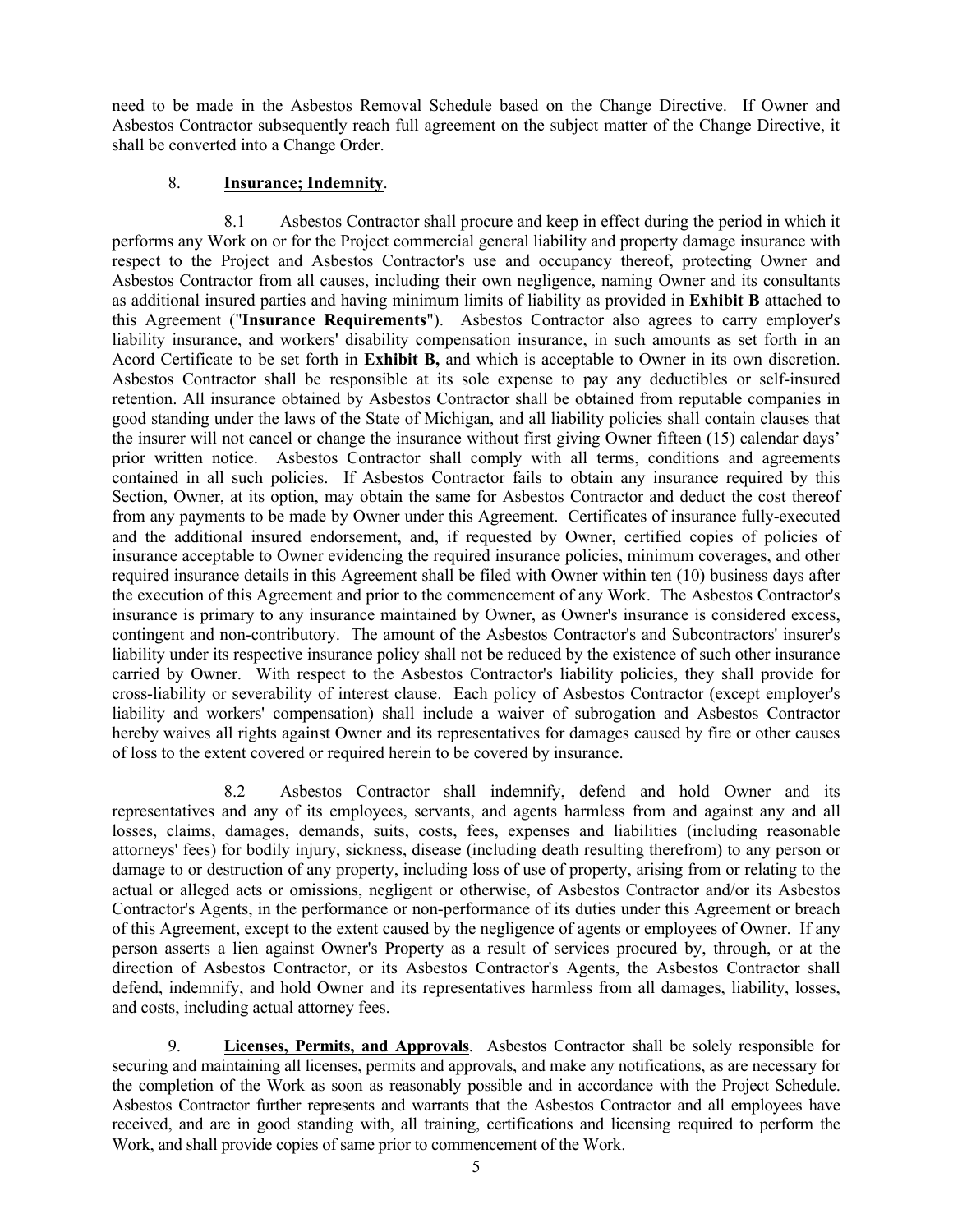10. **Clean-Up**. Upon completion of the Work for the Project and as a condition precedent to final payment, Asbestos Contractor shall remove all waste materials and rubbish from the Property (whether or not the materials or rubbish contain ACMs), as well as its tools, construction equipment, machinery, supplies and excess materials, and leave the Project "broom clean." In addition, during the period of ACM removal, Asbestos Contractor shall maintain the Property in a reasonably neat and clean condition.

11. **Warranties**. Asbestos Contractor represents and warrants, on behalf of itself and any Subcontractors, to Owner the following, which are in addition to, and not in lieu of, any and all other liability imposed upon the Asbestos Contractor by law with respect to Asbestos Contractor's duties, obligations and performance under this Agreement: (a) That Asbestos Contractor and its Subcontractors are financially solvent, able to pay all debts as they mature, and possess sufficient working capital to complete the Work and perform all obligations required by this Agreement; (b) That Asbestos Contractor is responsible for all acts or omissions of its employees and all other persons working by or through Asbestos Contractor on this Project; (c) That Asbestos Contractor is entering into this Agreement as an arms-length transaction and is an independent contractor; (d) That Asbestos Contractor is properly licensed by the applicable authority to perform the Work if required by applicable laws, is authorized to do business in Michigan, and the person signing this Agreement on behalf of Asbestos Contractor is authorized to bind Asbestos Contractor to the terms of this Agreement; (e) That it possesses a high level of experience and expertise in the business administration and ACM removal of projects of this size, complexity, and nature of this Project, and it will perform the Work with the care, skill and diligence of such an asbestos Contractor; and (f) That the Work will be free from defects, will not violate the rights of third parties will comply with all performance standards and applicable laws, and conforms to the requirements of this Agreement.

12. **Environmental Matters**. Asbestos Contractor confirms that it has received and reviewed: a) the Asbestos Building Inspection for the Property prepared by and dated  $\vdots$  and b) other reports that describe the hazardous materials and substances on the Property. The Asbestos Contractor shall be wholly responsible for the presence of any hazardous material or substance that is caused by the acts or omissions of the Asbestos Contractor or the Asbestos Contractor's Agents and shall be responsible for any damage caused by the Asbestos Contractor's failure to take reasonable precautions as required above. In such case, the Asbestos Contractor shall reimburse Owner for all costs and expenses incurred by Owner.

#### 13. **Dispute Resolution**.

13.1 If a dispute shall arise between Asbestos Contractor and Owner, as the first step in resolving such dispute, the dispute shall be submitted to the other Party's Project Manager. In the event that the dispute has not been resolved by the Project Managers, Asbestos Contractor and Owner shall each appoint a senior representative with decision-making authority to meet for the purpose of resolving such dispute. The meeting shall take place within fourteen (14) calendar days of written request to the other Party to negotiate with senior representatives.

13.2 If after seven (7) calendar days of negotiation the dispute is not resolved, either Party may file a claim with a Michigan court of competent jurisdiction provided the venue shall be in Kalamazoo County, Michigan. A dispute pursuant to this Agreement may be joined with any dispute involving common issues of law or fact between the Owner, Asbestos Contractor, any of Asbestos Contractor's Agents and/or any consultants of Owner, including without limitation, any architect or contractor. All Subcontracts shall mandate participation in dispute resolution via consolidation and joinder.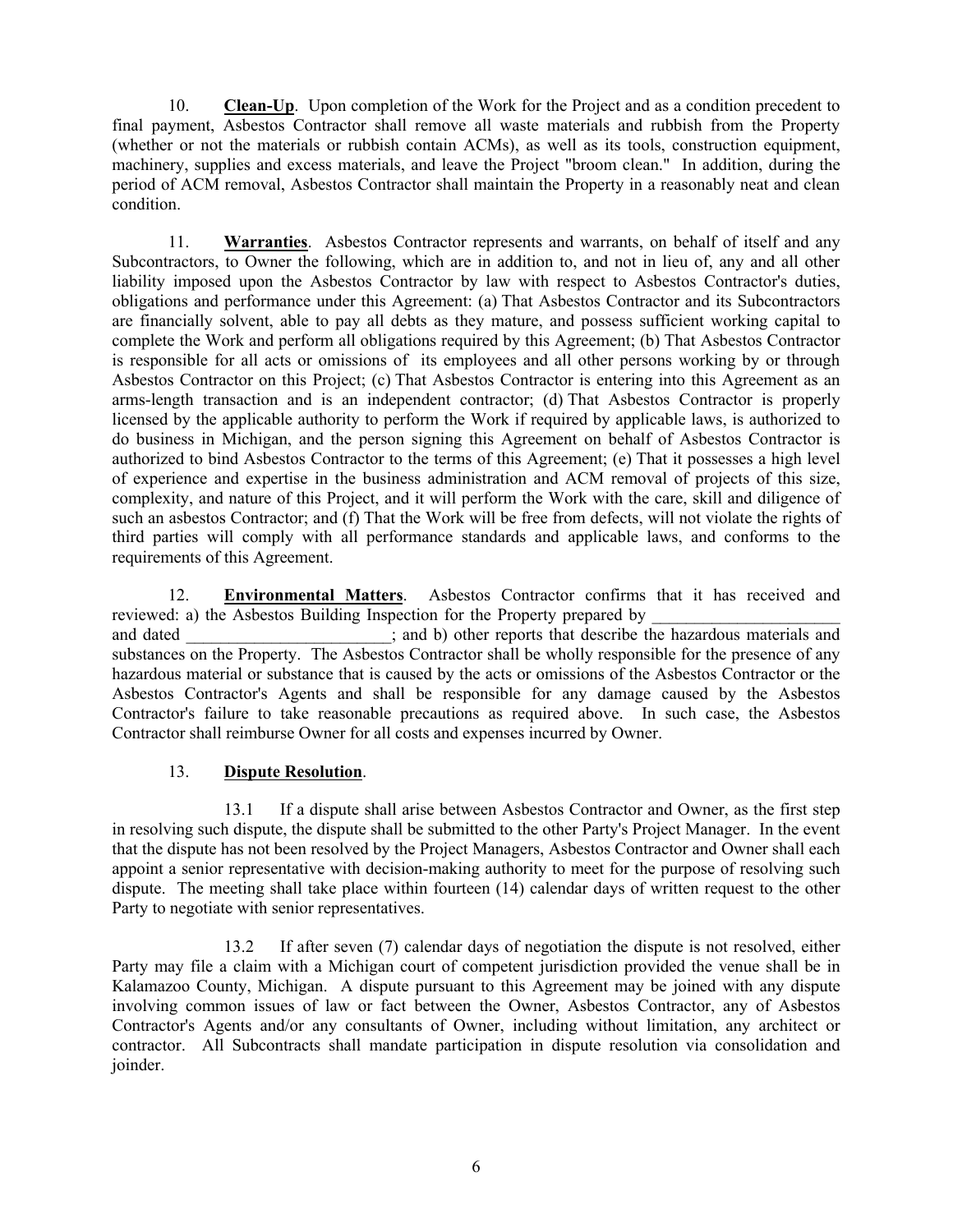#### 14. **Default**.

14.1 In the event of a default by either Party under this Agreement, the non-defaulting Party shall have the right to terminate this Agreement without prejudice to any other remedy upon not less than five (5) business days' prior written notice to the defaulting Party at its address stated above. However, such right to terminate shall only be effective if such default is not cured within the 5-day period or a reasonable time thereafter if the default cannot reasonably be cured within such time period and the defaulting Party is diligently working in good faith to cure the default. In the event of an uncured default beyond the five (5) day notice period, the non-defaulting Party shall have the right, with or without terminating this Agreement, to cure the defaulting Party's default and recover the non-defaulting Party's costs to do so and to pursue all other remedies available under this Agreement and permitted by law or in equity, including recovery of damages and specific performance. In any such proceeding, the prevailing Party shall be entitled to recover its costs and reasonable attorneys' fees.

14.2 Owner may, at any time upon two (2) business days' notice to Asbestos Contractor, terminate this Agreement in whole or in part for Owner's convenience and without cause and Asbestos Contractor will be paid for all Work properly performed in accordance with this Agreement through the date of such notice of termination.

14.3 In the event of a termination of this Agreement prior to Completion, Asbestos Contractor shall secure all Work and loose debris remaining on the Property and shall not commit waste on the Property.

#### 15. **Miscellaneous**.

15.1 If any provision of this Agreement is unenforceable in whole or in part, such provision shall be limited to the extent necessary to render the same valid, or shall be excised from this Agreement as circumstances require, and this Agreement shall be construed as if such provision had been incorporated in this Agreement as so limited, or as if such provision had not been included in this Agreement, as the case may be.

15.2 This Agreement shall be governed by and construed under the laws of the State of Michigan.

15.3 All notices, approvals, consents and other communications, including without limitation, any changes to the Work (collectively, "**Notices**") shall only be hand delivered, sent via a recognized national overnight courier that tracks receipt of packages, such as Federal Express, or electronic mail to the following:

To Owner: To Asbestos Contractor:

Kalamazoo County Land Bank c/o Reality Rojas 1523 Riverview Kalamazoo, Michigan 49004 Email: Email: reality.rojas@kalamazoolandbank.org

With a copy to:

Rachel J. Foster, Esq. Warner, Norcross + Judd LLP 180 East Water Street, Suite 700 Kalamazoo, Michigan 49007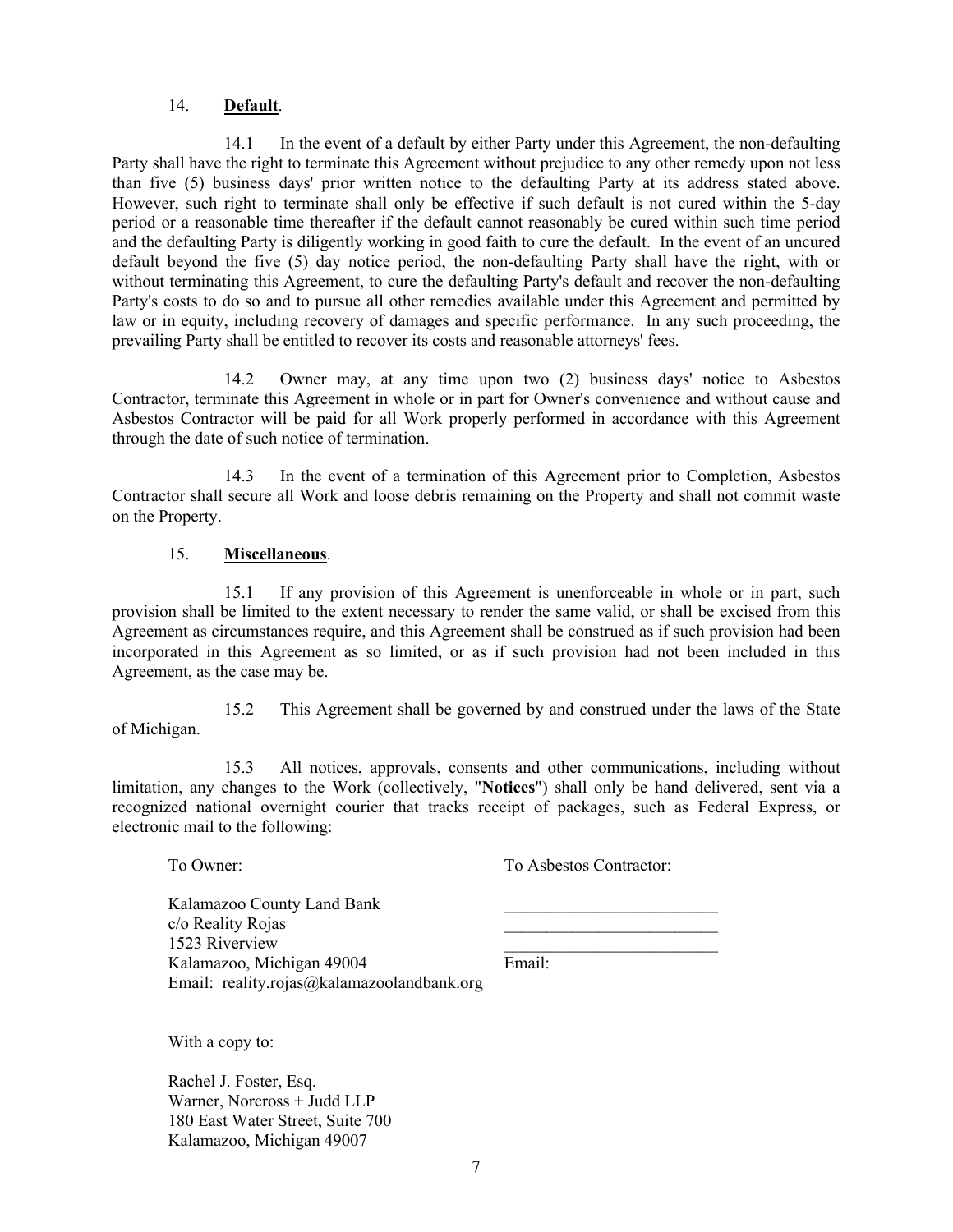Email: rfoster@wnj.com

Notices shall only be effective upon receipt if hand delivered, or upon delivery or refusal if sent via recognized national overnight courier or upon acknowledgement if emailed. Whenever Owner's consent or approval is required under this Agreement, such consent or approval shall be effective only if given in writing by Owner's Project Manager. Owner's consent or approval may be withheld in its sole discretion.

15.4 Time is of the essence in this Agreement.

15.5 This Agreement may be executed in several counterparts, all of which together shall constitute one and the same document.

16. **Enforceability; Entire Agreement; Amendment**. This Agreement shall inure to the benefit of, be binding upon, and be specifically enforceable by Asbestos Contractor and Owner, and their respective heirs, personal representatives, successors and assigns. This Agreement contains all of the representations and statements by each Party to the other and expresses the entire understanding between the Parties with respect to this Project. All prior written and verbal communications, agreements and understandings concerning the Project, are merged into and replaced by this Agreement. This Agreement may only be amended by written agreement signed by the Parties, and shall supersede any terms or conditions contained in any quote, proposal, scope of work or any other document proposed by the Asbestos Contractor.

This Asbestos Removal Agreement has been entered into by the Parties on the date first written above.

Kalamazoo County Land Bank \_\_\_\_\_\_\_\_\_\_\_\_\_\_\_\_\_\_\_\_\_\_\_\_\_\_\_\_\_\_\_\_\_\_

 $\mathbf{B} \mathbf{y}$   $\mathbf{B} \mathbf{y}$   $\mathbf{B} \mathbf{y}$   $\mathbf{B} \mathbf{y}$ 

Its Its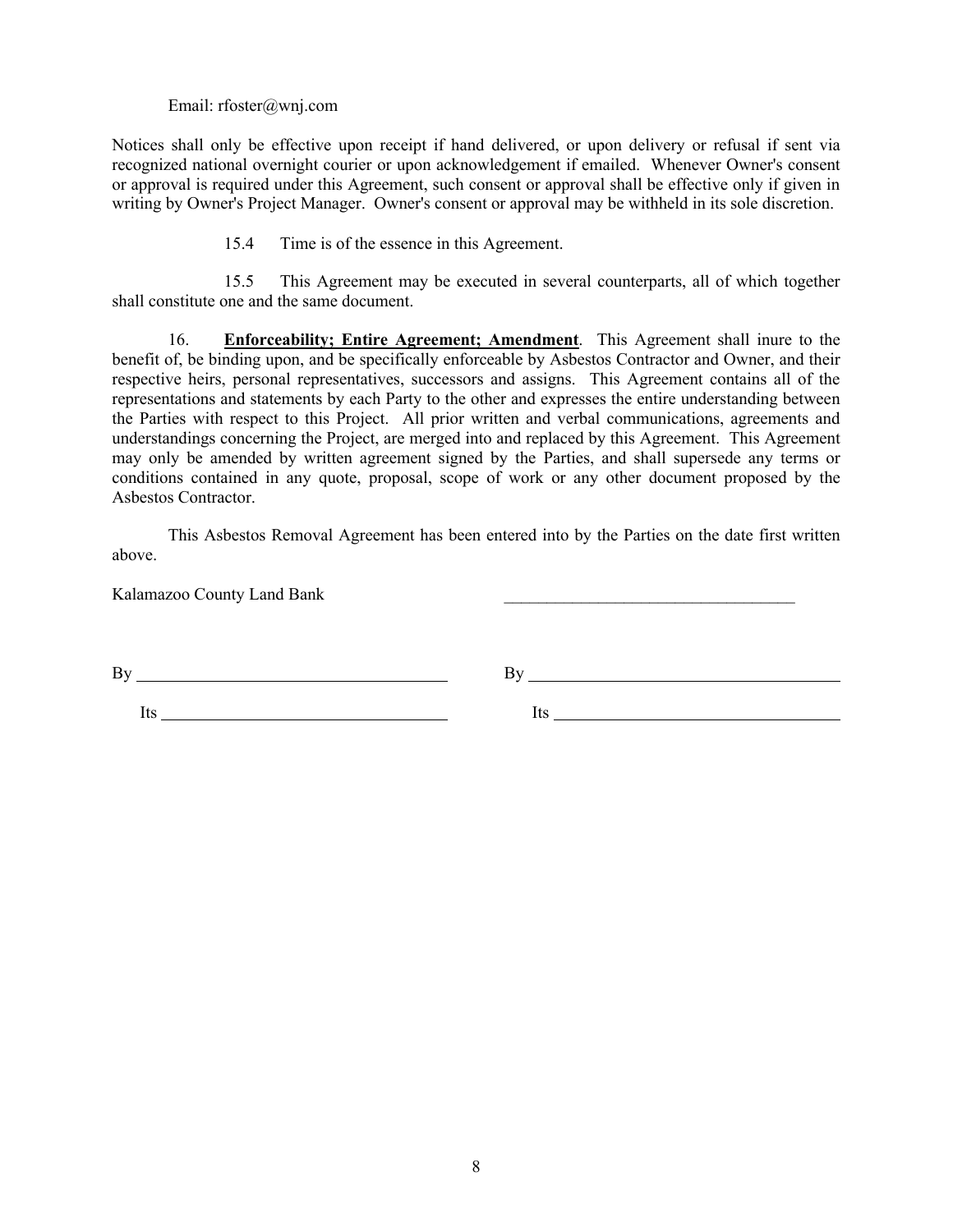# Exhibit A

# Work

See attached RFQ dated  $\qquad \qquad , 2022,$  for the Project located at  $\qquad \qquad ,$ Kalamazoo, Michigan.